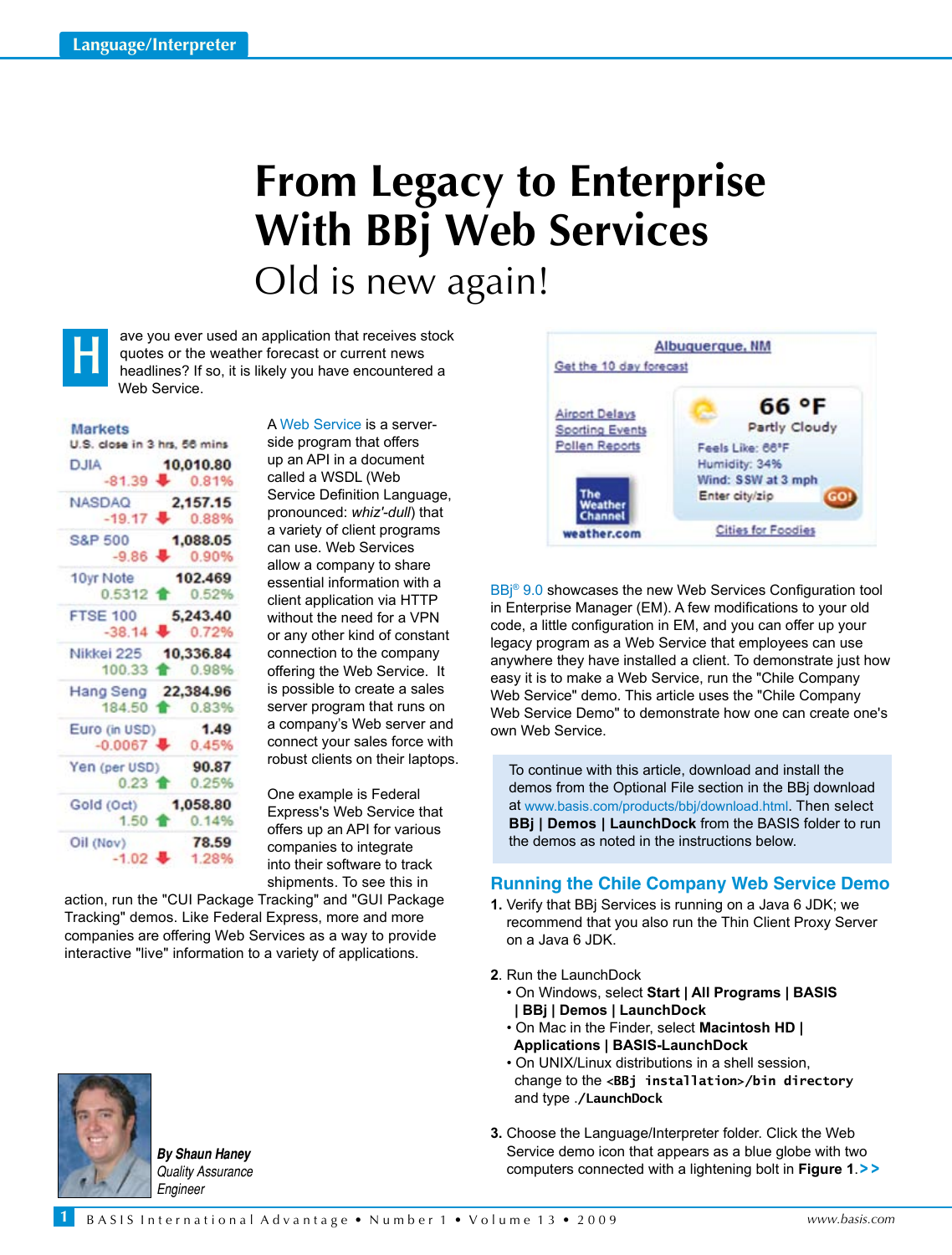

**Figure 1.** The "ChileCompany Web Service" demo in the BASIS LaunchDock

The first window that appears displays a tab set with the "Place Order for Customer" tab selected. The grid inside the tab, shown in **Figure 2**, contains inventory data from the Chile Company Web Service.

In the QUANTITY column, specify the quantity of each item to be ordered. Select the customer from the customer combobox, then press [Place Order] to submit. A confirmation dialog appears (see **Figure** 

**3**), listing information such as the order number that the Chile Company Ordering System assigned. Press [OK] and the dialog disappears. The demo client now queries the Web Service to update its inventory and invoice list.

Next, click the Invoices tab in the main window (**Figure 4**); the order you just placed lists a corresponding invoice.

# **Exploring the CCOS Web Service**

The "Chile Company Web Service" demo shows our client consuming a Web Service written in BBj. What you have seen so far is the client program that handles the user interface. The brains of the operation, however, are in the service that runs on BBj Services' internal Jetty Web Server. BASIS conveniently included the Chile Company Ordering System (CCOS) Web Service configuration inside the Enterprise Manager (EM). By examining the configuration of the CCOS Web Service, you will see how easily you can set up your own Web Service.

# **The Web Service Program**

To begin, find the "Chile Company Web Service" demo directory at **<BBj Installation>/demos/webservices.** The **ServerSide\_Legacy.src** program file contains all the server-side code for the CCOS Web Service. This file is not **> >**

| Dry Canyon Chile Company<br>Place Order for Customer Invoices<br>Enter desired quantity of each item you wish to order in the first column. Scroll down to see more items.<br>QUANTITY<br>ITEM_NUM<br>DESCRIPTION<br>WAREHOUSE NAME<br>OTY_ON_HAND |   |
|----------------------------------------------------------------------------------------------------------------------------------------------------------------------------------------------------------------------------------------------------|---|
|                                                                                                                                                                                                                                                    |   |
|                                                                                                                                                                                                                                                    |   |
|                                                                                                                                                                                                                                                    |   |
|                                                                                                                                                                                                                                                    |   |
|                                                                                                                                                                                                                                                    |   |
| 000001<br>Ancha - Pods, small<br>ist i<br><b>Idain Warehouse</b>                                                                                                                                                                                   | ٠ |
| 12<br>000001<br>Arche - Pods, small<br>South Washoute                                                                                                                                                                                              |   |
| E 000002<br>k<br>Ancho - Pods, large<br>South Warehouse                                                                                                                                                                                            |   |
| <b>Blue Com Meal</b><br>700<br>000003<br><b>Main Warehoune</b>                                                                                                                                                                                     |   |
| 000003<br>50<br><b>Blue Com I Jimai</b><br>South Warehouse                                                                                                                                                                                         |   |
| 000004<br>10<br>Main Warehouse<br>Pepkes                                                                                                                                                                                                           |   |
| 12<br>000005<br><b>Main Warehouse</b><br>Pesare                                                                                                                                                                                                    |   |
| 000005<br>ı<br>South Warehouse<br>Piquin                                                                                                                                                                                                           | ٠ |
| Place this order for: Baldrake, Gregory.                                                                                                                                                                                                           |   |
|                                                                                                                                                                                                                                                    |   |

#### **Figure 2.** The order entry screen

| Order Details |                                         |                       | Your Order Has Been Placed                                                                  |                                                                |        |
|---------------|-----------------------------------------|-----------------------|---------------------------------------------------------------------------------------------|----------------------------------------------------------------|--------|
|               | Order#: 5090001<br>Order Date: 06/02/09 |                       | Customer: Baldrake, Gregory Merchandise: \$66.50<br>Freight: \$20.00<br>Ship Date: 06/02/09 | Tax: \$.00<br>Total: \$86.50<br>Shipping: Central Parcel Union |        |
|               | LINE NUM   ITEM NUM                     |                       | DESCRIPTION                                                                                 | QUANTITY                                                       | PRICE  |
|               | 000002                                  | Ancho - Podt, large   |                                                                                             | g.                                                             | \$5.50 |
|               | 000003                                  | <b>Blue Coin Meal</b> |                                                                                             | 10                                                             | \$2.75 |
|               |                                         |                       |                                                                                             |                                                                |        |



| Chile Company Web Service Demo  |            |                       |          |                       |                            |          |   |
|---------------------------------|------------|-----------------------|----------|-----------------------|----------------------------|----------|---|
|                                 |            |                       |          |                       | Dry Canyon Chile Company   |          |   |
|                                 |            |                       |          |                       |                            |          |   |
|                                 |            |                       |          |                       |                            |          |   |
| <b>Flace Order for Customer</b> | Trivisions |                       |          |                       |                            |          |   |
| CUSTOMER NAME                   | ORDER      | <b><i>CROERED</i></b> | SHIPPED  | SHIP METHOD           | <b>SALESPERSON</b>         | TOTAL    |   |
| Balduke, Gregory                | 05090000   | 06/02/09              | 06/02/09 | Central Parcel Union  | Conclance Anne Unger       | \$96.50  |   |
| Wittenberg, Roberta             | 03120543   | 12/22/93              | 12/23/93 | UPS Red Neit Davi     | Roger Austin Landheimm     | \$18.75  |   |
| Ghatt, Mr. Jane                 | 05001642   | 12/20/53              | 12/21/93 | UPS Blue (2 day)      | Bathologen Allen Reardon   | \$19.59  | × |
| Frank, Mary                     | 03875231   | 12/19/93              | 12/20/93 | <b>UPS Ground</b>     | Bartholomew Allen Reardors | \$179.40 |   |
| Lord Debouth                    | 03671508   | 12/17/93              | 12/17/93 | UPS Blue (2 day)      | Becky Ofivia Barzton       | \$25.00  |   |
| Dennison, Karen                 | 03412905   | 12/16/93              | 12/17/93 | Central Plained Union | Corclance Anne Unger       | \$17.50  |   |
| Sikes, Cyndy                    | 03112002   | 12/13/93              | 12/14/93 | UPS Blue (2 day)      | Becky Olivia Bartom        | \$215.00 |   |
| <b>Figgle</b> , Robert          | 04730168   | 12/13/93              | 12/14/93 | UPS Red Next Davi     | Constance Anne Unger       | \$162.69 |   |
| Wesson, Lawrence                | 0001034    | 12/12/93              | 12/13/93 | <b>UPS Ground</b>     | Batholomew Allen Raadon    | \$46.75  |   |
| Weston, Lamerice                | 03161504   | 12/09/93              | 12/05/93 | <b>UPS Ground</b>     | Badfreismere Allen Reardon | \$24.75  |   |
| Ray, Howard                     | 03729001   | 12/05/93              | 12/06/93 | Federal Express       | Bartholomew Allen Reardon  | \$45.50  |   |
| McIntyre, Stephanie             | 04761086   | 12/03/53              | 12/03/93 | UPS Red Neit Davi     | Roger Austin Landheinier   | \$27.00  |   |
| Baldrake, Gregory               | 03082191   | 12/01/53              | 12/01/93 | Central Parcel Union  | Constance Anne Unger       | \$54.00  | ٠ |

#### **Figure 4.** Invoice listing showing the most recent purchases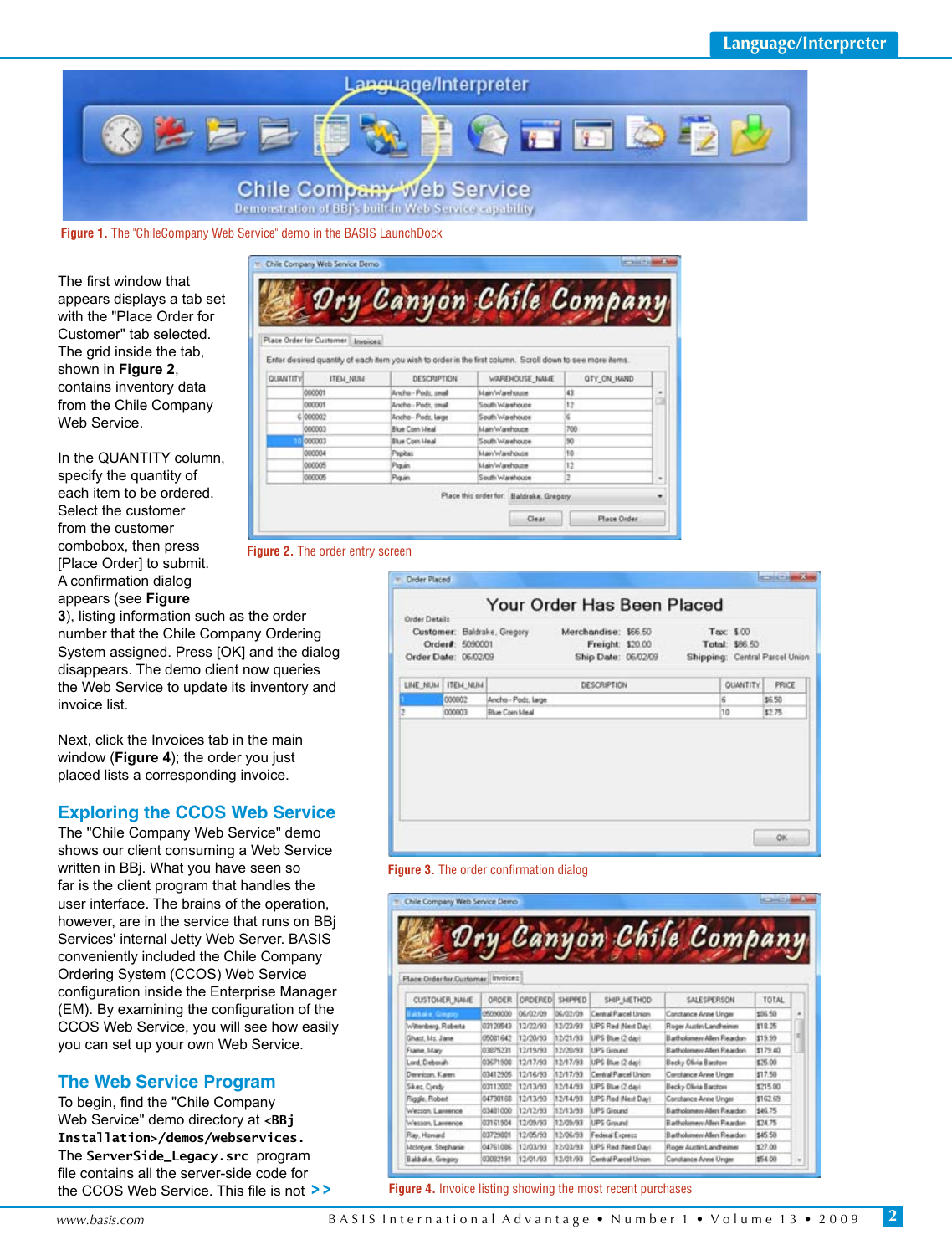

**Figure 5.** A program listing of the subroutines in **ServerSide\_Legacy.src**

a stand-alone program, but rather a library of BBx®-style subroutines shown in **Figure 5**.

The Web Service ignores any code in the file that is not contained within a subroutine. Each subroutine consists of a label and an ENTER statement with the list of parameters that each subroutine takes. Additionally, the Service treats one of these parameters as the return value for the subroutine and all other parameters as pass-by-value parameters.

Because the server-side program consists of traditional BBxstyle subroutines and does not contain any object-based code or Web Services artifacts, it is possible to transition your old code to run in a BBj Web Service and still continue to use it in its prior capacity.

The CCOS Web Service consists of seven subroutines:

- **1. login** authenticates users of CCOS and allows anyone into the system and is not ever actually called in this demo, however, developers could easily add code to the routine to authenticate their employees, making the system more secure
- **2. getOrders** retrieves a list of customer orders from the  **ChileCompany** database, then appends these orders to a string, separated by an easily identifiable separator string of our choice: **"<carriage return>+[\*]+<carriage return>"**
- **3. getInStockItems** retrieves a list of all the items the Chile Company sells, including their quantity and warehouse location, and appends the results to a string with the separator string between each entry
- **4. getOrderDetail** retrieves all the line items for a given order number, then appends them along with the separator string
- **5. getOrderHeader** retrieves the order header for a given order number
- **6. getCustomerList** retrieves the list of customers in the **ChileCompany** database
- **7. placeOrder** accepts an order for a given customer and list of items, and updates several tables in the **ChileCompany** database with information from the order

The Web Service expects the list of items and quantities to be a string with each item in the order separated by the separator string. For simplicity, we assume the customer has already paid and so we will update the customer's information with the total amount of the order, etc. We also update the number of items in stock and the list of invoices as well.

The subroutines in the CCOS server-side code primarily access the ChileCompany database with preset queries.

# **Exploring the CCOS Web Service Configuration in Enterprise Manager**

The Web Service is already configured in the EM. To see this configuration, follow these steps:

- **1.** Launch EM.
	- On Windows, select S**tart | All Programs | BASIS | BBj | Enterprise Manager**
- On Mac in Finder, select **Macintosh HD | Applications | BASIS-Enterprise\_Manager > >**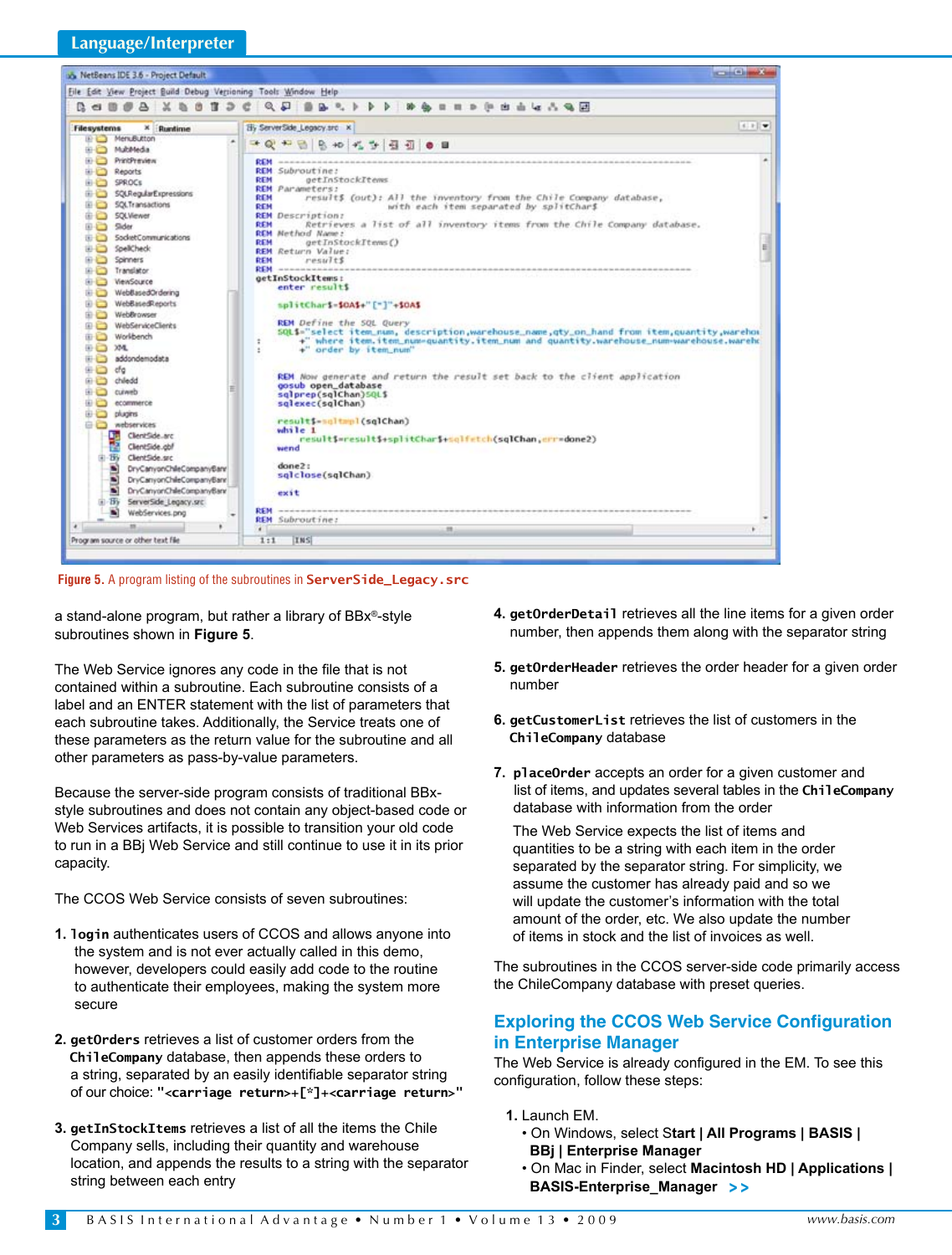- On UNIX/Linux distributions, type the following at the shell prompt:  **<BBj Installation>/bin/enterprisemanager**
- **2**. Log in to EM (User Name: **admin** Password: **admin123** unless the person who installed BBj changed the username and password)
- **3.** Select "Web Service Configuration" from the left pane as shown in **Figure 6**.
- **4.** Select the CCOS Service and click [Edit Service] to display a list of methods (see **Figure 7**).

**Figure 7** fully defines the configuration for the CCOS Web Service, including:

- **The name of the service** becomes read-only once the service after its creation.
- **The working directory** is the directory where the program files for the Web Service will reside.

In this case, we left the working directory blank because the directory containing **ServerSide\_Legacy.src** is already in the PREFIX defined in config.min. We could have also specified **<BBj Installation>/demos/webservices** as our working directory. For a given Web Service, you can have any number of program files with callable subroutines. Those program files need to reside in the working directory specified or in the PREFIX defined in the configuration file.

 **• The "Config File" field** takes the location of the Web Services' configuration file.

In this case, we specified **config.min** located in **<BBj Installation>/cfg**. Any relative path specified here will be relative to **<BBj Installation>/cfg**. The path must otherwise be an absolute path.

- **The "Namespace" field** specifies the namespace for your service; the package name for the client's service and port classes will be the namespace name in all lowercase. If this field is left blank, the package name for the service and port classes will be "example".
- **A list of methods for the CCOS Web Service** appears in the listbox at the bottom of this window. For easy correlation, each method has the same name as a subroutine in **ServerSide\_Legacy.src.**Though it is good practice to name the methods this way, it is not required.

To see how the methods correlate to the subroutines in **ServerSide\_Legacy.src**, select the "placeOrder" method and click [Edit Method]. The result appears in **Figure 8** where the configuration for the subroutine "placeOrder" is shown alongside the subroutine header for placeOrder in **ServerSide\_Legacy.src**.

The "Edit Method" window in **Figure 8** is where the actual method correlates to its subroutine. **> >**



#### **Figure 6.** A listing of Web Services defined in EM

| File Server Help                                                                                                                                                                                                                                                                                                                                             |                                                                                                                                                           |                    |                                                   |
|--------------------------------------------------------------------------------------------------------------------------------------------------------------------------------------------------------------------------------------------------------------------------------------------------------------------------------------------------------------|-----------------------------------------------------------------------------------------------------------------------------------------------------------|--------------------|---------------------------------------------------|
| admin@localhost:2002                                                                                                                                                                                                                                                                                                                                         |                                                                                                                                                           |                    |                                                   |
| Server Information<br><b>Cili</b> User Administration<br><b>ED</b> 88) Processes<br>JDBC/ODBC Connections<br>Triggers<br>BBI File System<br>System Logs<br>Connection Pools (3rd Party)<br>- Hemory Usage<br>Online Copy Jobs<br>Web Service Configuration<br>JNLP Configuration<br><b>DATABASES</b><br>AddonDemoData<br>Barista<br>CD-Store<br>ChileCompany | Name:<br>Working directory:<br>Config file:<br>getInStockItems<br>getOrderHeader<br>getCustomerList<br>login<br>getOrders<br>getOrderDetail<br>placeOrder | ccos<br>config.min | New Method<br>Edit Method<br>Delete Method<br>Ok. |

**Figure 7.** CCOS defined in EM

| File Server Help                                                                                                                                                                                                           |                                                                                                                                  |                                                                                              |                                                         |
|----------------------------------------------------------------------------------------------------------------------------------------------------------------------------------------------------------------------------|----------------------------------------------------------------------------------------------------------------------------------|----------------------------------------------------------------------------------------------|---------------------------------------------------------|
| admin@localhost:2002                                                                                                                                                                                                       |                                                                                                                                  |                                                                                              |                                                         |
| Server Information<br>User Administration<br><b>ED 881 Processes</b><br>JDBC/ODBC Connections<br>Triggers<br>EB) File System<br>System Logs<br>Connection Pools (3rd Party)<br>-4 <sup>-</sup> Memory Usage<br>placeOrder: | Name:<br>Call:<br>Return Index: 4<br><b>BB</b> IString<br>BBjString<br><b>BB</b> jString<br><b>BB</b> :String<br><b>BB</b> ilrit | placeOrder<br>Serverside Legacy.src::placeOrder<br>the control of the control of the control | <b>BB</b> iString<br><b>BB Number</b><br><b>RRifini</b> |
| <b>AP Company</b><br><b>DATABASES</b><br>AddonDemoData<br>Barista<br>CD-Store<br>ChileCompany<br>ø,<br>Ħ.                                                                                                                  |                                                                                                                                  | enter customerName\$ quantityStr\$ itemNumStr\$ warehouseStr\$ orderNum%<br>з<br>2           | 4<br>Custom<br>Ok:                                      |

 **Figure 8.** The correlation of a BBx/BBj subroutine to a Web Service method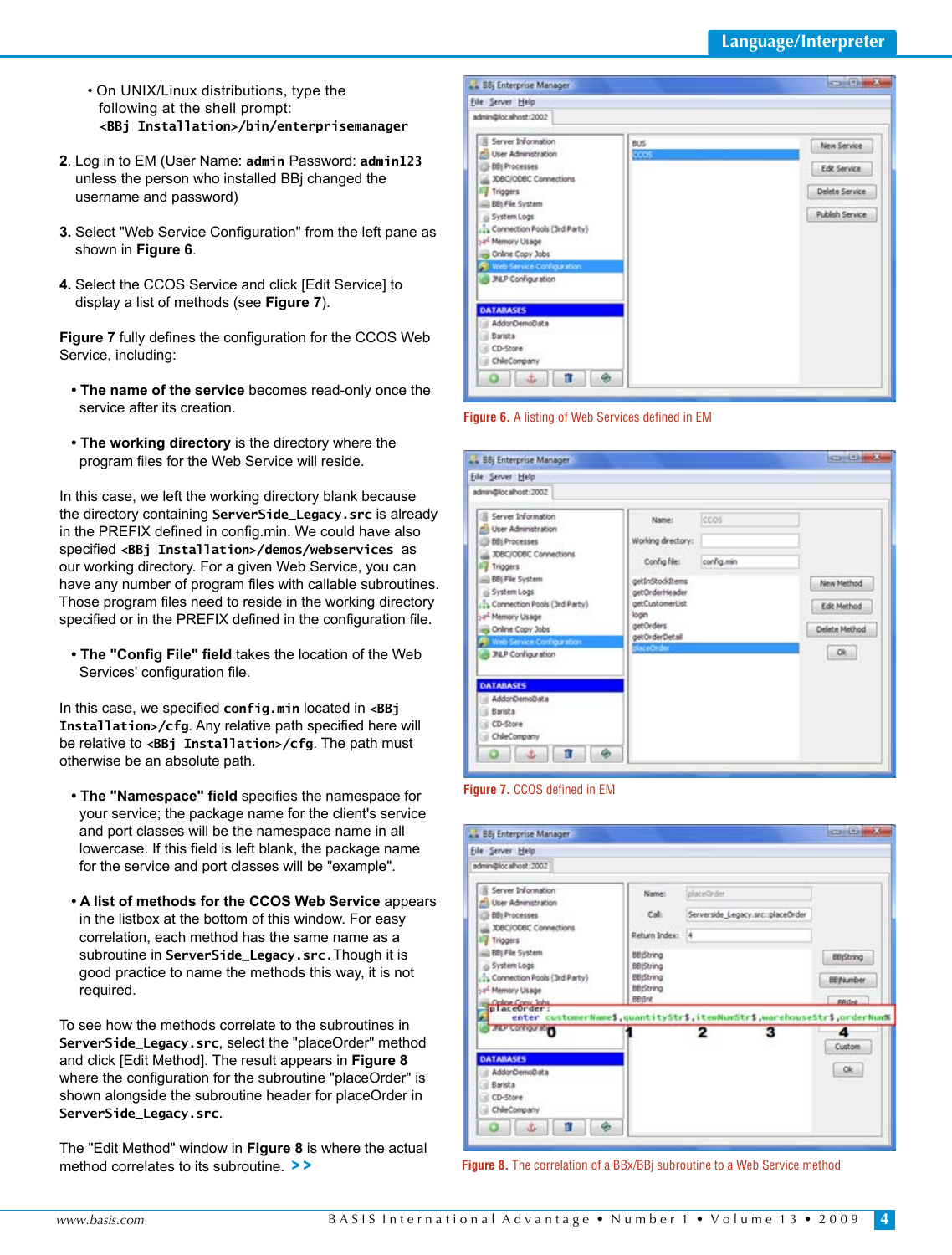- The **"Name"** field in this window is read-only after the method has been created.
- The **"Call"** field takes a subroutine that the Web Service will call in a similar fashion to the CALL verb in BBj. The format of the subroutine is **"<BBj program name>::<label>"**. The program name should be just the base name of the BBj/ BBx program without a preceding path. The label name should correspond to a subroutine's label in that program file.

As mentioned earlier, it is possible to configure a Web Service to use subroutines from not just one, but several program files. The only requirement is that those program files be in your working directory or PREFIX.

 • The **"Return Index"** field is particularly important; subroutines are required to always return a value and one of the parameters must act as the return value.

Due to these requirements, a subroutine that a Web Service uses must always have at least one parameter. The Web Service will return the parameter specified in the Return Index field as the return value of the method. Return Index is the zero-based position of the parameter in the parameter list. For example, placeOrder takes five parameters. The first parameter has an index of 0, and the last parameter has an index of 4. The method uses orderNum% as the return value. Therefore, our Return Index field is set to 4.

 • The listbox at the bottom of the window shows the five parameters: customerName\$, quantityStr\$, itemNumStr\$, warehouseStr\$, and orderNum%. While customerName\$, quantityStr\$, itemNumStr\$, and warehouseStr\$ are all of type BBjString, orderNum% is a BBjInt.

To add parameters to the listbox, press the [BBjString], [BBjNumber], and [BBjInt] buttons. While BBj Web Services is a work in progress, BBj 9.0 supports these three types but future releases will support more types. In the meantime, we concatenated our results in the **ServerSide\_Legacy.src** with a separator string rather than using arrays since BBj Web Services does not support arrays in BBj 9.0. The residual textbox and [Custom] button are windows into the future of BBj Web Services and are not currently supported.

The BBj Web Services server-side configuration is now complete.

Once all the Web Services methods correlate with each subroutine in the **ServerSide\_Legacy.src** file, we went back to the first screen in Figure 6 and clicked [Publish Service]. Now that the Service is available for consumption, the WSDL, which is the document that tells a client what methods it can call on the Web Service, is available [at http://localhost:8888/](http://localhost:8888/webservice/CCOS?wsdl) [webservice/CCOS?wsdl. T](http://localhost:8888/webservice/CCOS?wsdl)his WSDL is exactly what we needed to consume the Web Service in a Web Services client.

*If you already familiar with Web Services, you may find it helpful to access the WSDL with a reference to its corresponding xsd file at <http://localhost:8888/webservice/CCOS?WSDL=1> and the XSD file at <http://localhost:8888/webservice/CCOS?xsd=1>.* 

# **Consuming the Web Service**

BASIS wrote the "Chile Company Web Service" demo client in BBj with some help from tools available in Java. However, the clients can be written in any language that supports Web Services, such as Microsoft's .NET platform (C# and Visual Basic), Perl, and Java. To write a Web Service client, generate client stubs, which are Java libraries for accessing a particular Web Service. The client programs can use these stubs to access the Web Service.

Generating client stubs is really easy using the tools available in Java 6. Locate Java's wsimport tool in the bin directory of your JDK 6 install. To generate client stubs for the "Chile Company Web Service" demo, we switched to a directory in which we wanted to generate a couple of Java packages with Java classes, and then entered the following at the command/ shell prompt:

 **wsimport http://localhost:8888/webservice/ CCOS?WSDL** 

This command uses the WSDL document to create two Java packages, "ccos" and "bbjgenerated." BASIS generated two packages found in the **<BBj installation>/lib/ ChileCompanyWebService.jar** JAR file with this command. The "ccos" package contains two classes known as the *service* and *port* classes. In the case of CCOS, the service class is called **CCOSServiceService** and the port class is called **CCOS**. The **bbjgenerated** directory contains the classes that correspond to the methods that BASIS configured in the EM. These are message classes the port class uses, but not directly by the client.

After generating the client stubs, add the Java classes to the BBjServices classpath. In our case, the **BBjIndex.jar** already includes the **ChileCompanyWebService.jar**. Other than making use of the service and port classes, the "Chile Company Web Service" demo client is a typical BBj program. Access the Web Service in the client code in these four easy steps:

**1. Reference the generated classes.** The USE statements allow the program to access generated classes in the jar located in the classpath.

declare example.CCOS port! port!=service!.getCCOSServicePort()

**2. Instantiate the service class**. The service class is one of two classes in the package and has the name  **<Service Name>+"Service**".

declare example.CCOSServiceService service! service!=new example.CCOSServiceService()

**3. Obtain the port from the service.** The port is the other class that is included in the ccos package and has the same name as the service. Rather than instantiating this class directly, call the **get<service name>ServicePort()** method on your service object. **> >**